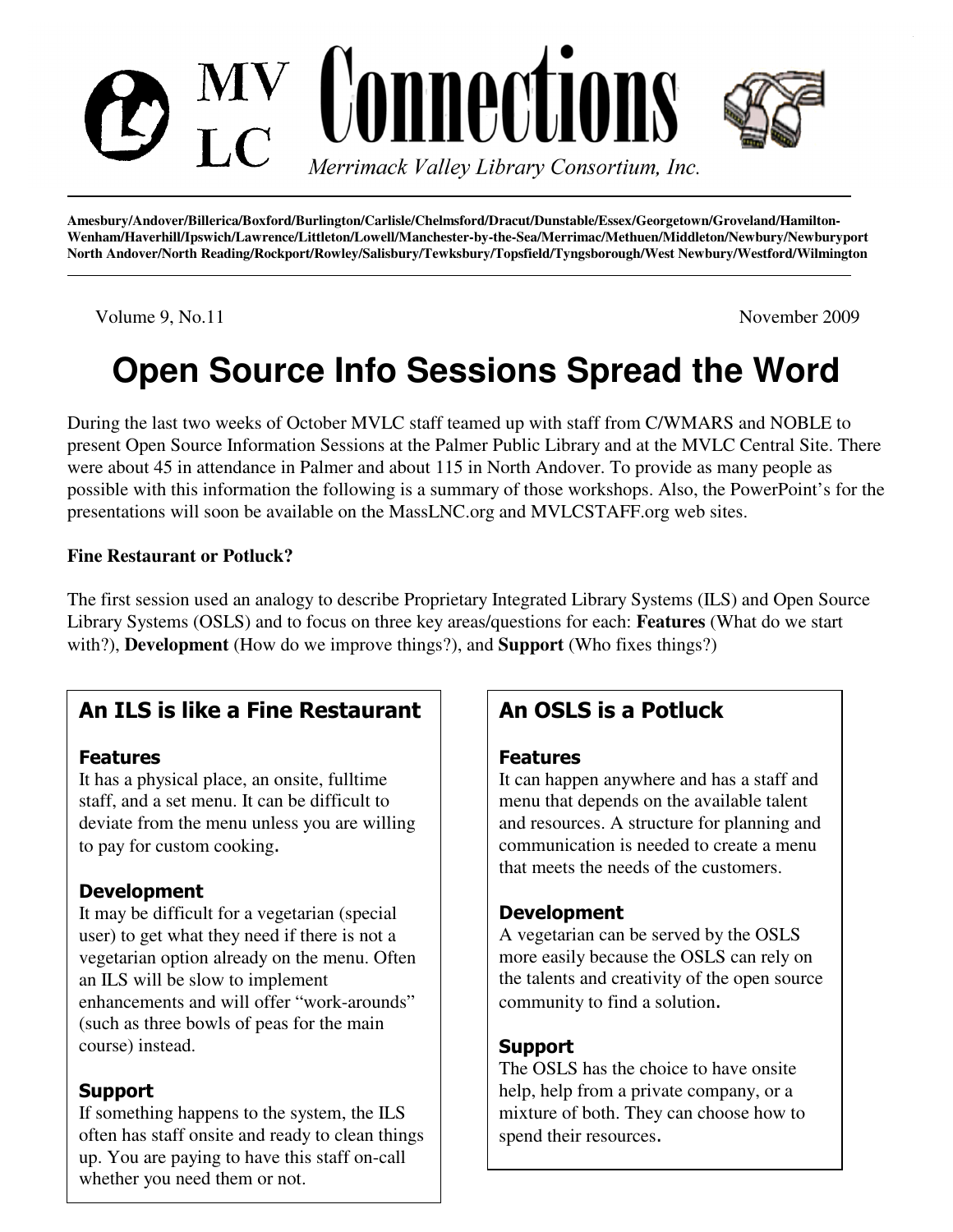#### **Open Source Software**

Open source software is free to download, free to view, free to share, and free to modify. This "free" is the "freedom to choose" how you use the software rather than the pure "it will never cost you anything" free. You do not have the upfront licensing costs, but you will have costs for development and support…but how much cost is your choice.

Some of the main principles in open source software is that

- Nothing hidden: no secrets or surprises
- No artificial limits on what you can do
- No license fees or limits on sharing

The development of the Internet radically pushed the growth of open source software because it provided a stable and fertile place for cooperative and participatory discussion and debate. A business model developed where instead of charging for software, people would charge for services.

# **"If everyone can edit the software and share their new versions, doesn't the software get messy?"**

The participatory nature of development can quickly become messy. However, versioning and tracking software helps to provide control of the software. In addition, the open source community has established a tight hierarchy of key developers, release managers, and committers to maintain the integrity of the core program.

Many companies and organizations run a combination of open source and proprietary software. For example: Amazon, Ticketmaster, Google, U.S.Navy, Government of Canada, NASA, and New York Times. Many of these same institutions (and others) continue to develop new code and freely give it to the development community.

#### **The Massachusetts Open Source Project**

About a year ago the network administrators began discussing the possibility of using an open source library system. All nine automated networks invited to participate and C/W MARS, MVLC and NOBLE opted in. This group was awarded a joint, two-year, \$412, 000 LSTA grant to investigate, develop, and implement an open source ILS for Massachusetts

Wouldn't it be great if …

- all of the networks were on the same ILS platform for both *collaborative staff training* purposes and *patron ease of use*?
- ... all the networks were on the same ILS platform so that *resource sharing* could be more *efficient* across artificial network boundaries?
- … we were able to *focus our tremendous combined resources* (finances and staff) on creating a superior ILS product for our member libraries and their patrons?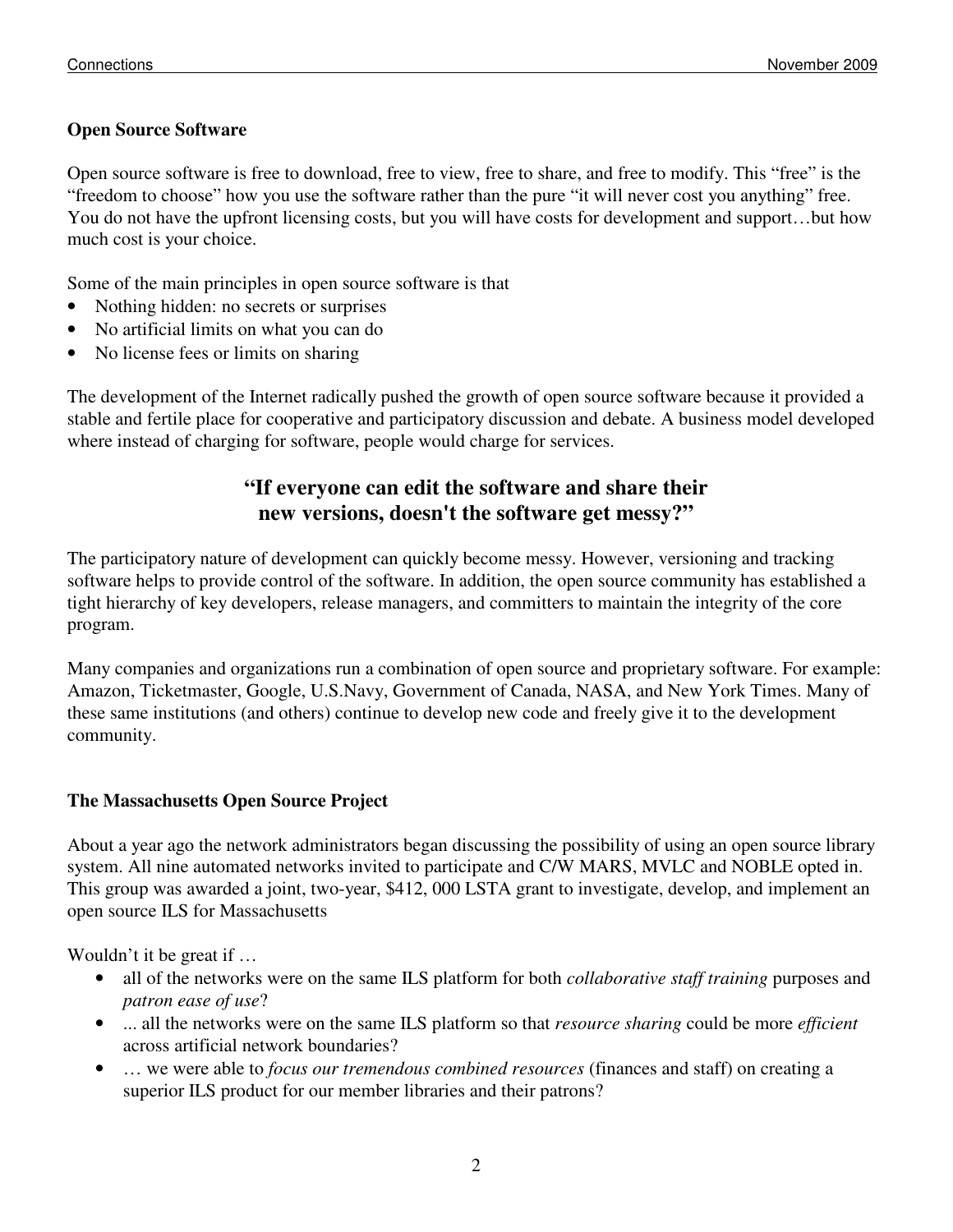- … In light of serious state budget situation we now turn around and provide a *clear strategic plan* for more efficiently utilizing state and local taxes for library automation and resource sharing?
- ... instead of sending hundreds of thousands of maintenance dollars to California, Utah and Alabama, with little to show in return, we keep that money here in Massachusetts to *support our own staff and development?*
- ... we combined our staff expertise and software development money to support the Evergreen Integrated Library system?

An Open Source ILS is a viable option now because of the proven success of *open-source* as a business model, the progress made on *open-source* ILS products, as well as the success, security, stability, and scalability of open source programs in general.

The Developers seem to have asked the right questions during the development of the ILS. Most practical is "Is the data driving the procedure, or is the procedure driving the data?" Do these processes REALLY make any sense, or are we just doing this because it is what we've always done? Librarians are great at making up workarounds that then get grandfathered into procedure. Open source is allowing us to make the software support practical procedures and well thought out policies.

#### **The Selection Process**

There are two OSLS products which have been considered as viable candidates for our project: Koha and Evergreen. Both of these products are stable and have a strong support network.

#### Evergreen

- Evergreen, supported by Equinox and others
- 186 libraries, 523 facilities in lib-web-cats
- Public libraries: 164
- Academic libraries: 7
- School libraries: 2
- 0 libraries have migrated away from this system.
- Largest databases:
- "over 2 million" (Project Conifer, Ontario, Canada) – academic network
- Interview users: Evergreen Indiana; SITKA (B.C); King County (WA); Michigan Evergreen

#### Koha

- Koha, supported by LibLime and others
- 296 libraries, 438 facilities in lib-web-cats
- Public libraries: 153
- Academic libraries: 45
- School libraries: 33
- 28 libraries have migrated away from Liblime: 21 still Koha, 7 Evergreen (all to Evergreen Indiana).
- Largest databases:
- 826,000 bibliographic records (South Central Library System, Wisconsin)
- Interview users: MassCat; SCLS (WI); **WALDO**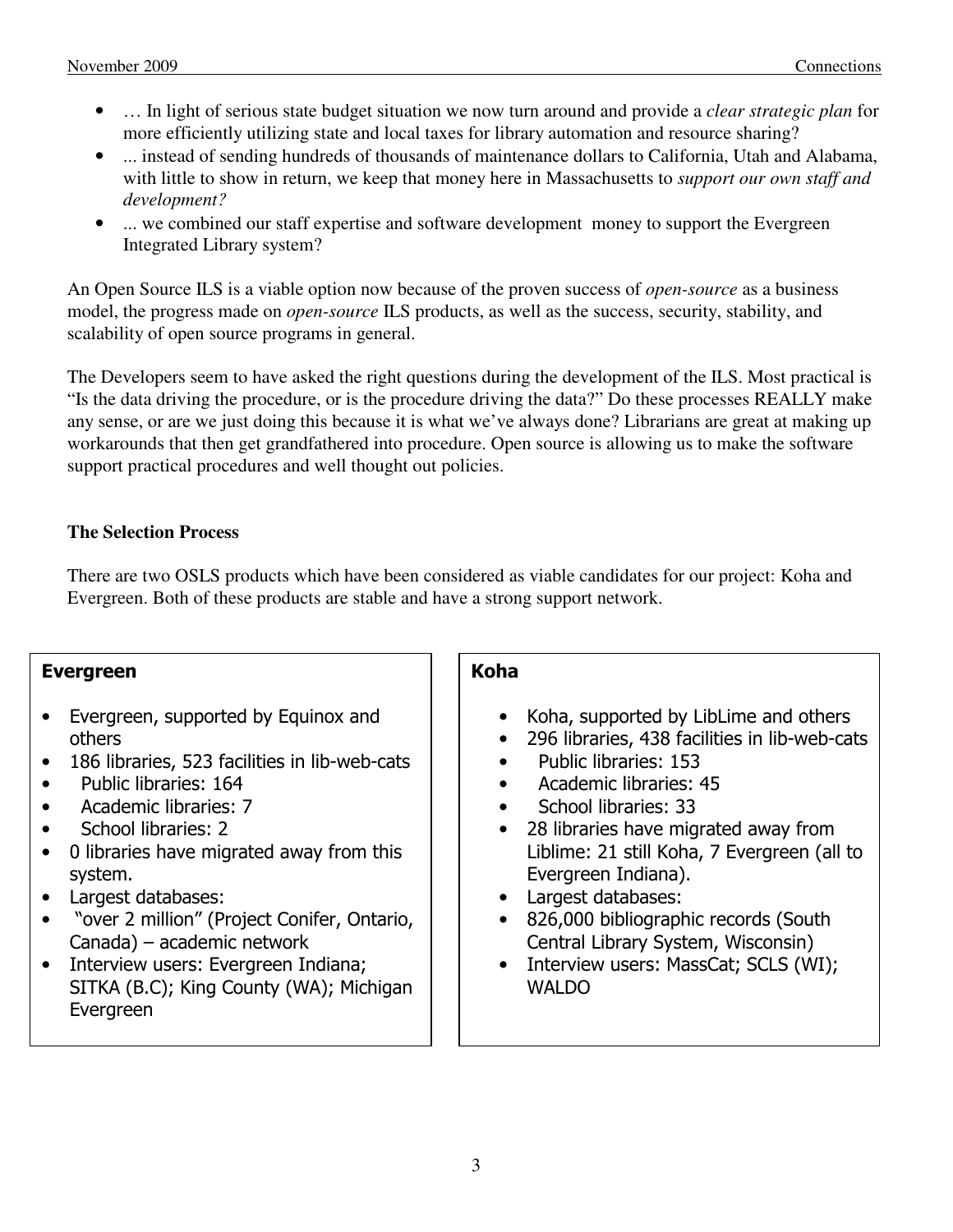During the summer the committee began talking with the current users of these systems. Telephone interviews were set up, and many questions were asked. At the same time both systems were loaded onto local servers so that we could "kick the tires" and really get a look inside the systems.

There were three initial criteria that we believed were most important for selecting a system: **Multiness, Extendability, and Scalability**. After some interviews, the make up of the **Current Customer Base** was informally added as a fourth criterion.

**Multiness**: The "have it your way" option. The ability to support multiple sets of circulation parameters and network transfer rules

**Extendability**: The ability to "play nice" with other software libraries use and incorporate software not native to the system.

**Scalability**: How well a system can handle the load a large customer places on it.

**Current Customer Base**: Having a system with a current user base which resembles us and has some of the same issues and needs as us (C/W MARS 1,926,056; MVLC 921,769; NOBLE 1,302,954)

During the selection process we found that both run on Linux, Apache, (my)SQL, Perl; have mature circulation and cataloging; have immature serials and acquisitions; and have the ability to program missing or new features and functionality.

The Evergreen structure has a flexible hierarchy which allows for levels such as consortia, system, library, or branch; rules and parameters are associated with hierarchy; cluster-friendly architecture allows for load balancing, failover; and allows for ad-hoc addition of servers when needed.

The Koha structure has separate loan rules for each branch; most other settings are single system-wide (Funds, Notice templates, Calendars, Borrower mandatory fields, Ceiling due date). The Hierarchy structure is purported to be coming in 3.2

The winner was Evergreen. Only Evergreen can provide the scalability and complexity required by our networks. The Evergreen user list most resembles our networks, which will help to guide and support our future development. It was unanimously selected by C/W MARS, MVLC and NOBLE representatives.

#### **Next Steps**

There are two major "next steps" in this project. The first is to obtain a positive vote from each network to proceed. The MBLC has stated that for a project this big and costly it is important to have buy-in from the very beginning. In fact, the grant money for this project is tied to the vote by each network. The second step is to organize and begin the work of the **Massachusetts Library Networks Cooperative (MassLNC).** A coordinator will be hired, and this will be the central coordinating entity for the project. Here is the general outline of the MassLNC duties: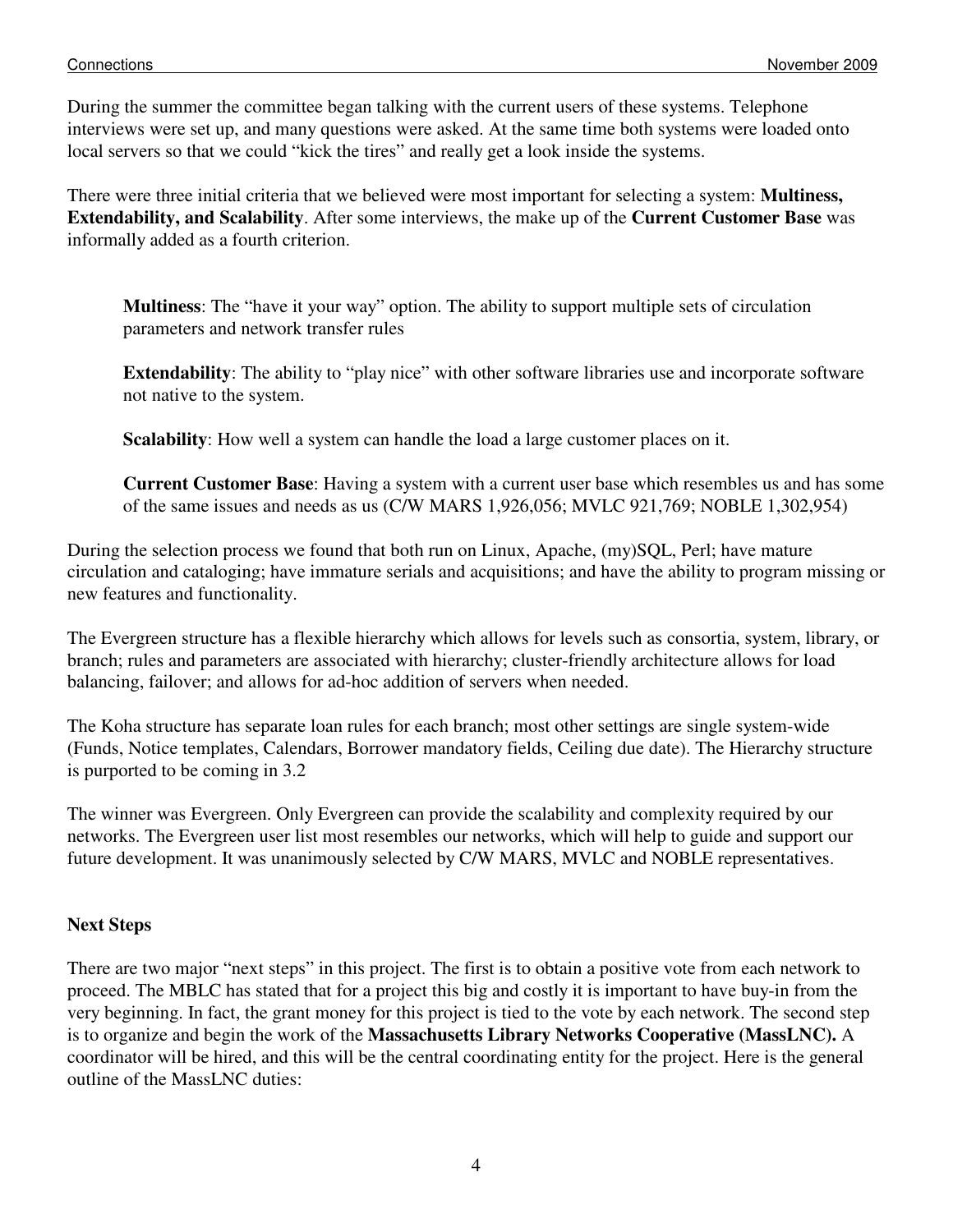MassLNC team duties during first year:

- Get training on Open-Source ILS platform
- Establish detailed ILS functional requirements for each participating network
- Track development of ILS software
- Develop HelpDesk and Intranet support infrastructure and procedures
- Develop database migration tools and procedures

MassLNC team duties during second year:

- Help migrate first volunteer network
- Help migrate second and third volunteer networks
- Help migrate new volunteer network
- Provide ILS "vendor" support services to migrated networks

Over the next couple of months users in each network will be asked to start thinking about what is needed in a new system. Discussions will be scheduled during regular committee meetings, among library staff, and through email. It will be important to not only look at the "failings" of the current system but to brainstorm the "perfect" system with which you would like to work. We have the chance to develop a system that supports our policies and true needs…if we build it right!

It is expected that the first network will go live on Evergreen during the second quarter of calendar 2011 with the other two networks soon to follow.

eeeeeeeeeeeeeeeeeeeeeeeeeeeeeeeeeeeeeeeeeeeeeeeeeeeeeeeeeeeee

# **November Training**

## **Cataloging Training**

Register for the Cataloging sessions by contacting Laurie Kulik (978-557-8204, lkulik@mvlc.org)

**MARC Cataloging -** For all new Catalogers and for those who need a refresher: Learn the terminology of a MARC record and how to input a brief workform (Bib Record) for on order books and paperbacks as well as items in hand. Then learn how to create and add item records for each Bib. Example adult and juvenile books will be supplied. *Thursday, Nov. 12th, 9:30 AM* Limited to 8 attendees per session.

**Periodicals and Item Records** - Periodicals and Item records will focus on how to search magazine titles, identify the correct current record and add

the item with proper coding (iType, Location, Collection, and Item Status). Learn how to identify title and frequency changes and when to notify MVLC of these updates*. Thursday, Nov. 19th, 9:30 AM.* Limited to 8 attendees per session.

**Authorities -** *New & Updated* - Authorities Control has been totally revamped with the implementation of the Backstage Authorities project. Backstage will also do quarterly maintenance so it is more important to use existing Authorities and create new ones carefully. Examples will include what 'tags' are specifically Authorities and how to identify them. *Wedesday, Nov. 24th, 9:30 AM*. Limited to 8 attendees per session. **PREREQUISITE: MARC Cataloging**